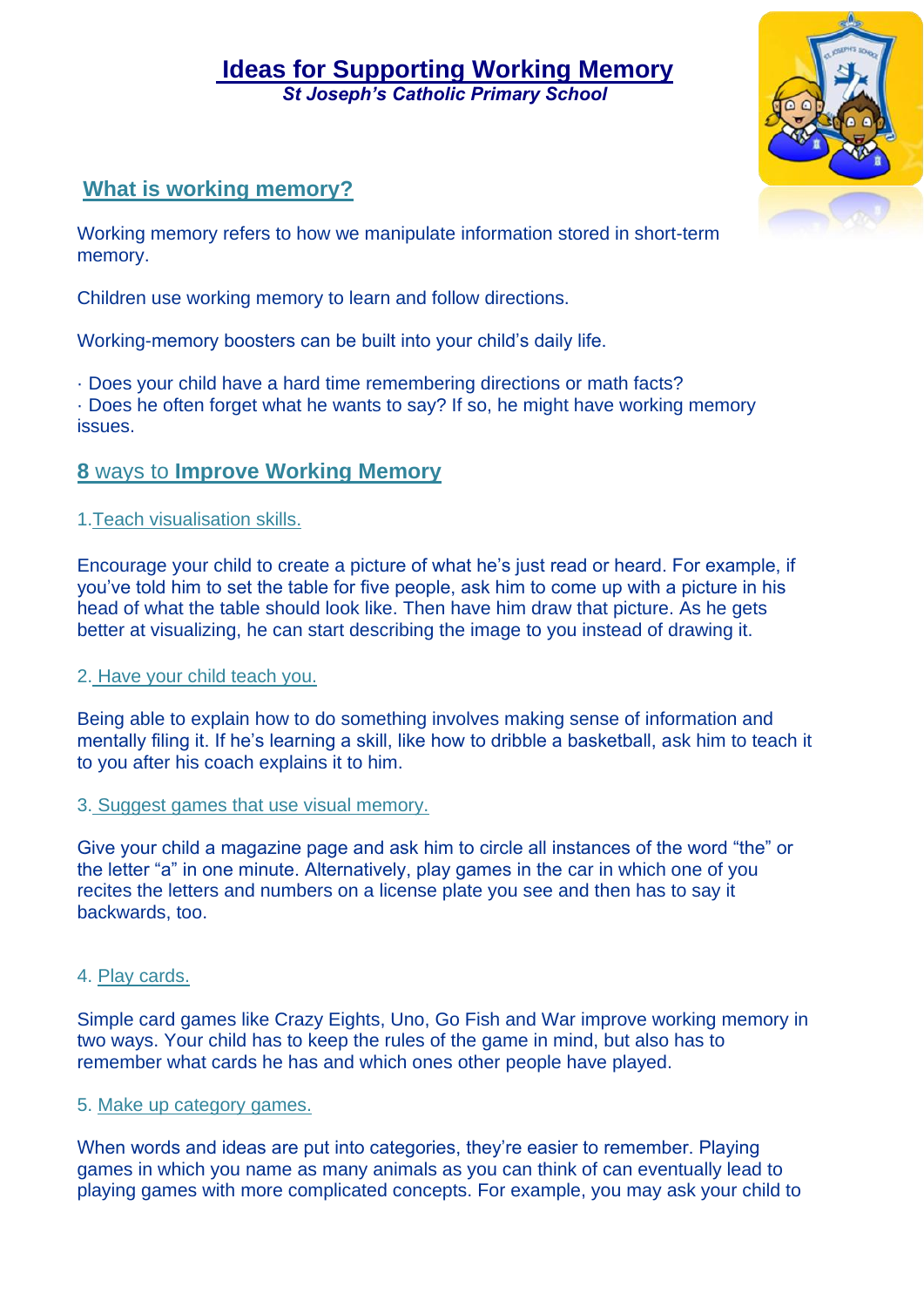name as many clue words for addition as she can (such as "all together," "in all," "total" and "plus").

#### 6. Number your directions.

Beginning a sentence with words like "I need you to do three things…" can help your child keep all of the different points in his head. You can do the same thing with other information, too, like shopping lists ("We need to buy these five items…").

## 7. Connect emotion to information.

Processing information in as many ways as possible can help your child remember it. Help him connect feelings to what he's trying to remember. For instance, if he's learning about how the pyramids in ancient Egypt were built, ask him to think about what it felt like to have to climb to the top of one of them pulling a heavy stone in the hot sun.

#### 8. Help make connections.

Connections are the relationship between things. Finding ways to connect what your child is trying to remember with things he already knows can help him learn the new material. For instance, show him that the twos times table is the same as his doubles facts, such as  $4 \times 2 = 8$  and  $4 + 4 = 8$ .

Memory-boosting tricks and games are just some of the ways you can help improve your child's executive functioning skills. Check out more tips from experts based on your child's specific needs.

#### **Key Takeaways**

Teaching your child ways to visualize thoughts can help improve his working memory.

Fun activities like card games and word association games can help build working memory.

Connecting information to emotions and things your child already knows can help him remember things better.

#### **Online games to boost memory**

<http://www.spaceminespatrol.com/gamepage.html>

<http://cseweb.ucsd.edu/~ckanan/Game.html>

<http://www.lumosity.com/>